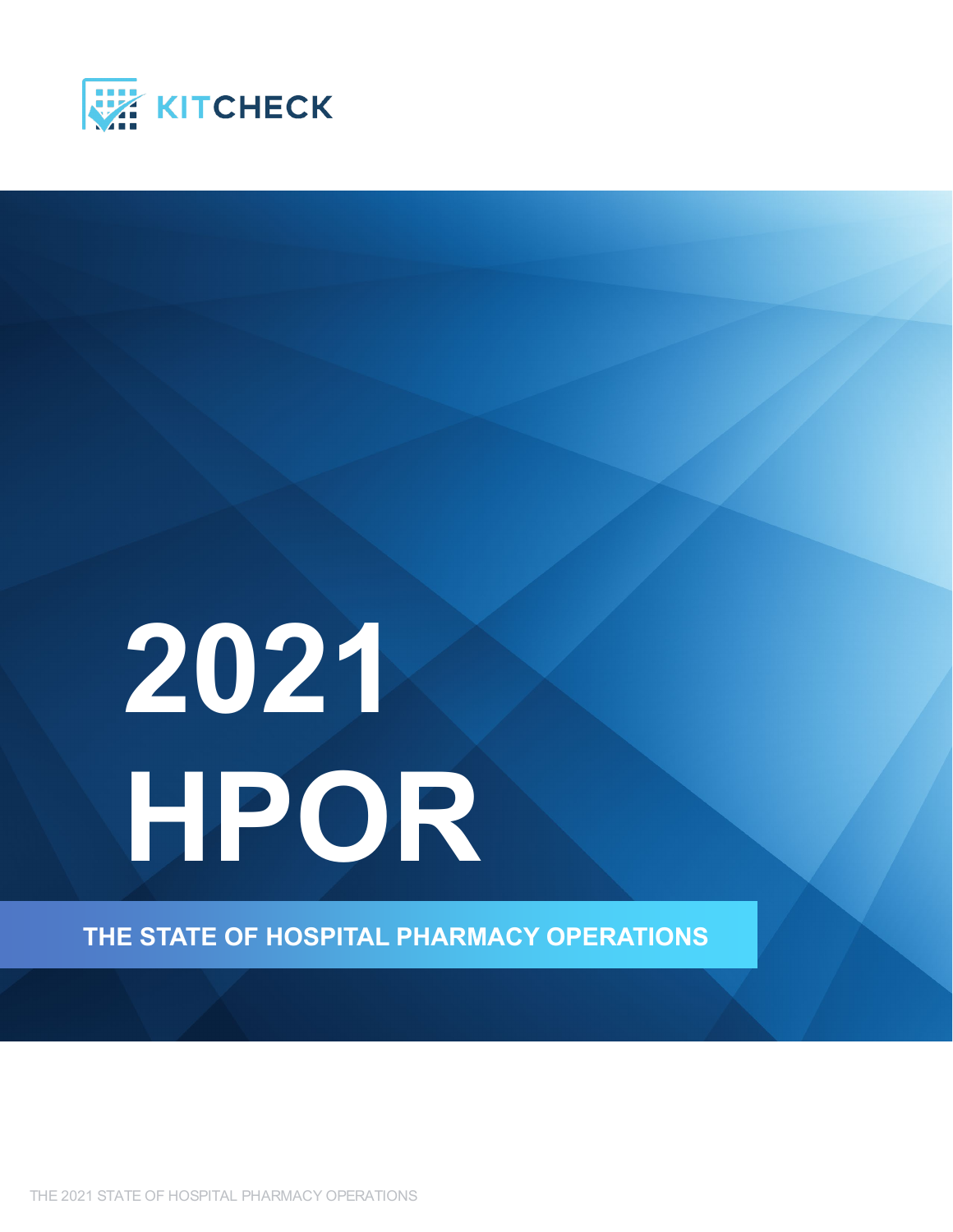# **INTRODUCTION**

At Kit Check, we believe that tomorrow's innovations come from thoroughly understanding the challenges of today. This solutionoriented model has helped our network of more than 500 hospitals achieve success through operational efficiency, patient safety, and medication visibility.

We weren't satisfied with turning to our own experiences and perspectives for answers, so we developed our proprietary annual survey to derive key insights and intelligence from pharmacy decision makers. We think of the Hospital Pharmacy Operations Report survey as our road map forward—shedding light on the state of the industry to inform and equip leaders for what's to come.

Now entering its 8th consecutive year, the 2021 Hospital Pharmacy Operations Report (HPOR) once again takes us inside the minds of Hospital Pharmacy leaders. We'll hear firsthand from those on the front lines of a global pandemic about how they experienced another unprecedented and unexpected year. We'll learn how COVID-19 continues to challenge workflows, shift priorities, and reshape the future of the hospital pharmacy industry. In another year that stress-tested the entire drug supply chain, we'll understand why pharmacy leaders are turning to new technologies to future-proof their operations.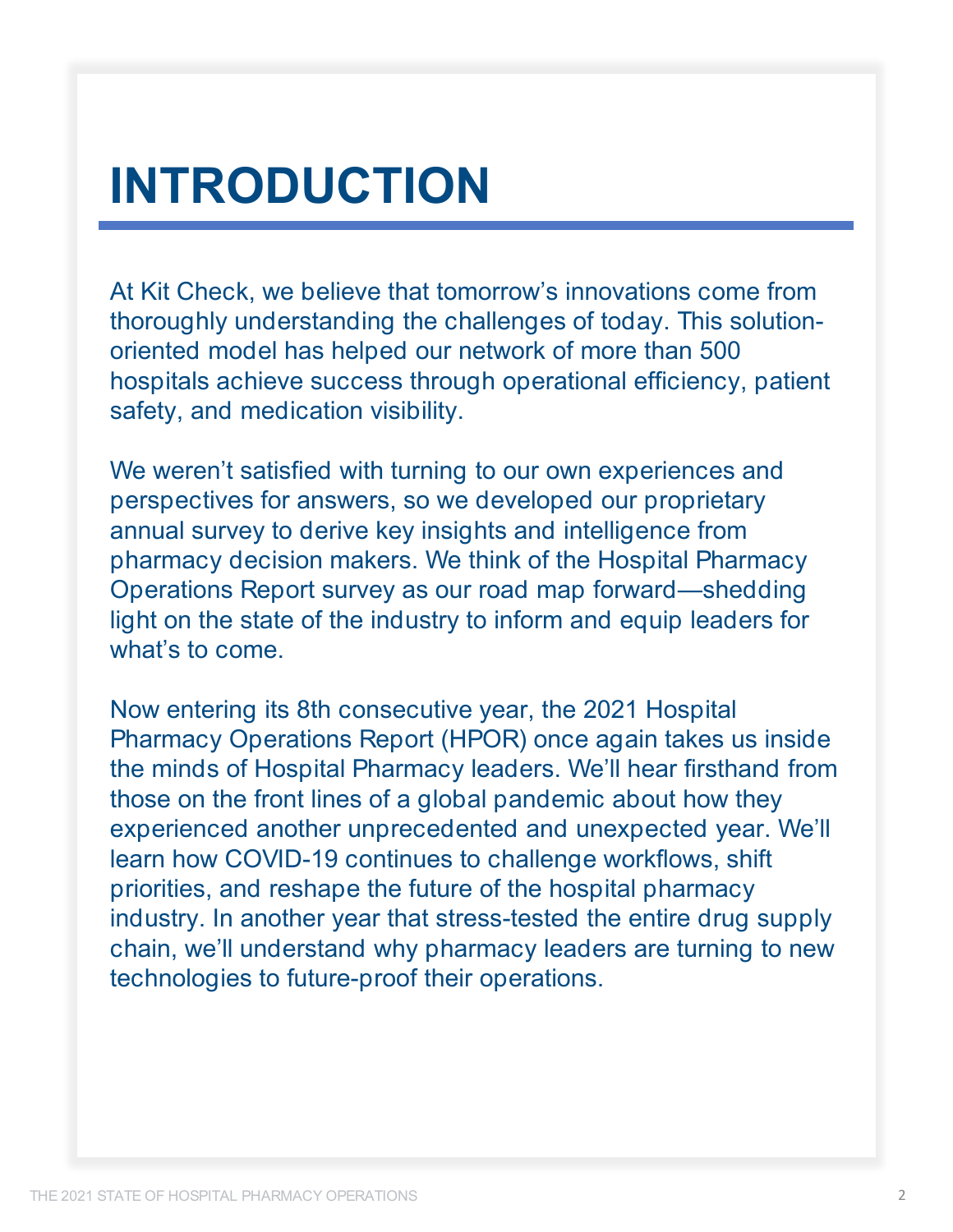# **CONTENTS**

| Key Themes04              |  |
|---------------------------|--|
| Methodology05             |  |
| Drug Shortages06          |  |
|                           |  |
| Operational Efficiency08  |  |
| Technology Initiatives09  |  |
| Dispense Approaches11     |  |
| Inventory Visibility13    |  |
| Supply Chain Visibility14 |  |
| E-Commerce15              |  |
| Drug Diversions16         |  |
|                           |  |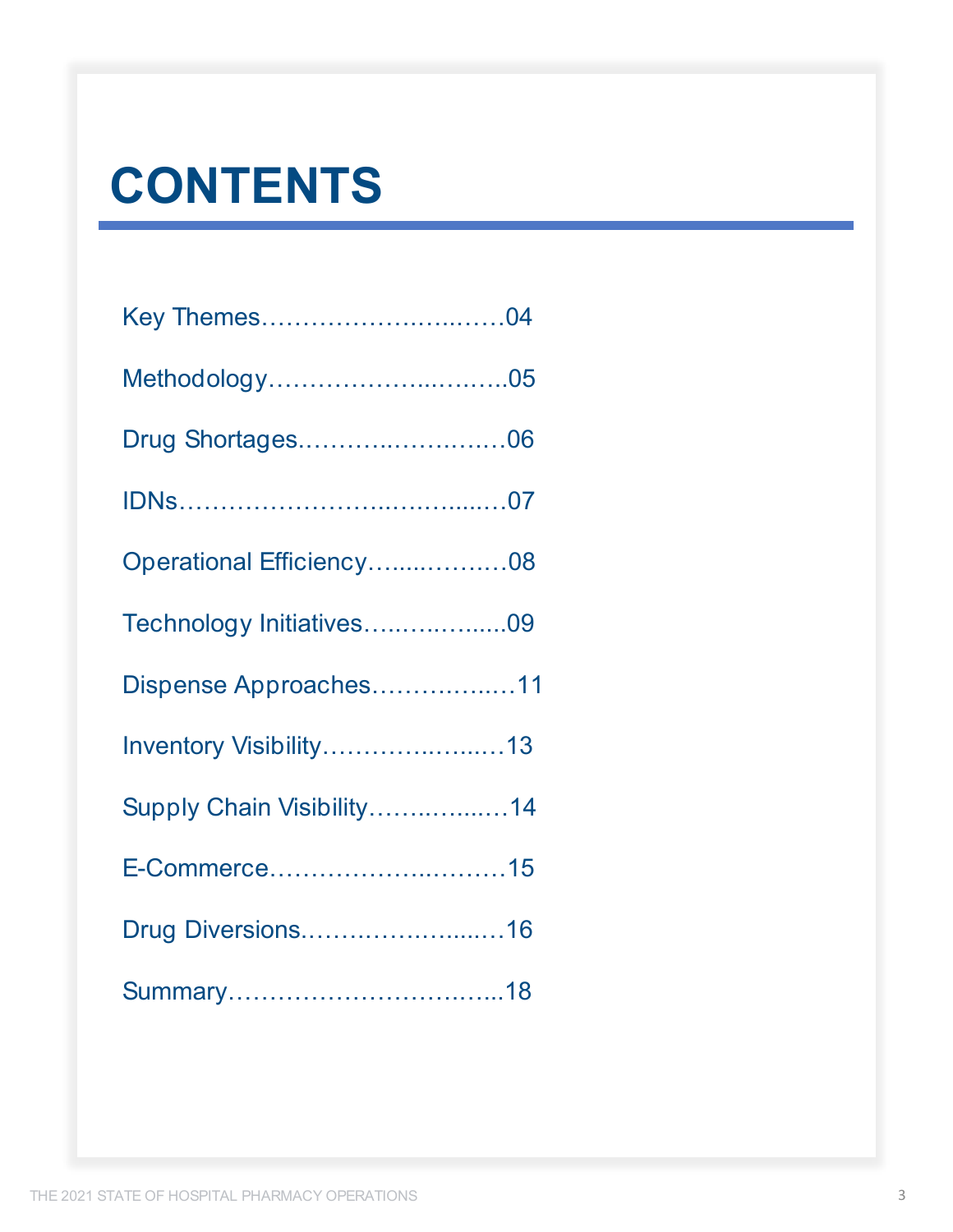# **KEY THEMES**

#### THEME 1 **THEME** 2

#### **ENDURING THE PANDEMIC**

Nearly two years into a global pandemic, the widespread challenges created by COVID-19 have not eased up for hospital pharmacists.

#### **MANAGING DRUG SHORTAGES**

For the  $4<sup>th</sup>$  straight year, drug shortages remain the #1 challenge faced by hospital pharmacies.

#### **REDUCING OPERATING COSTS**

To generate costs savings amidst tightening budgets and limited staff hours, pharmacy leaders are focused on improving operational efficiency.

THEME 3 **THEME 4** THEME 4

#### **INVESTING IN TECHNOLOGY**

Pharmacy leaders are turning to new technologies to help address their most difficult challenges.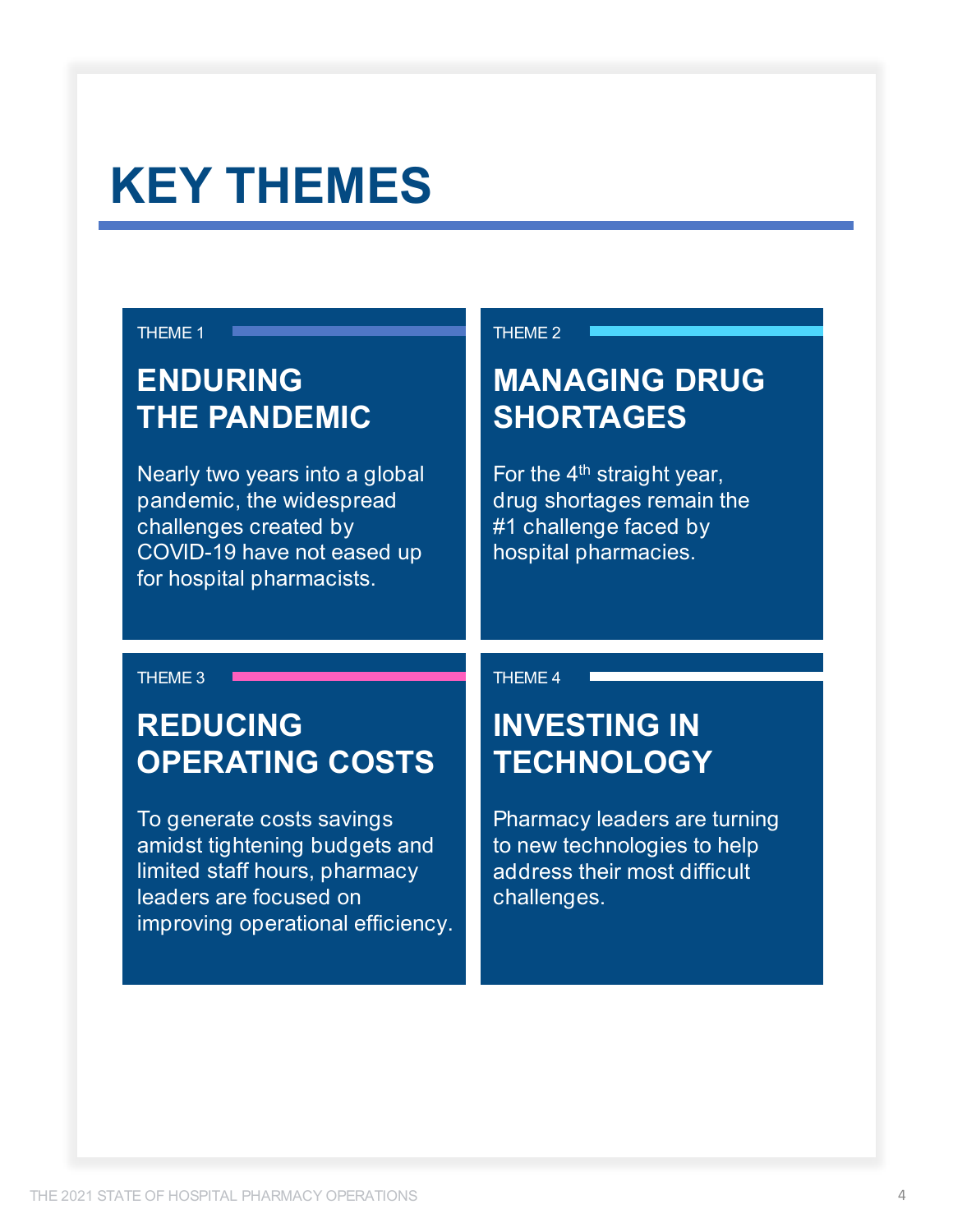# **METHODOLOGY**

The 2021 HPOR is based on survey input from 118 hospital pharmacy leaders. Consistent with prior years, our survey data represents a diverse group of respondents across the US. 44% of our experienced participants have worked in hospital pharmacy for 20+ years and most have supervisory roles, such as pharmacy directors, managers, and buyers. The respondents also represent a range of institutions, including single hospitals and those with 20+ hospitals in their network. Collectively, the survey respondents offer a wide, balanced, and intimate perspective of the hospital pharmacy industry.

**44% of our participants have worked in hospital pharmacy for 20+ years**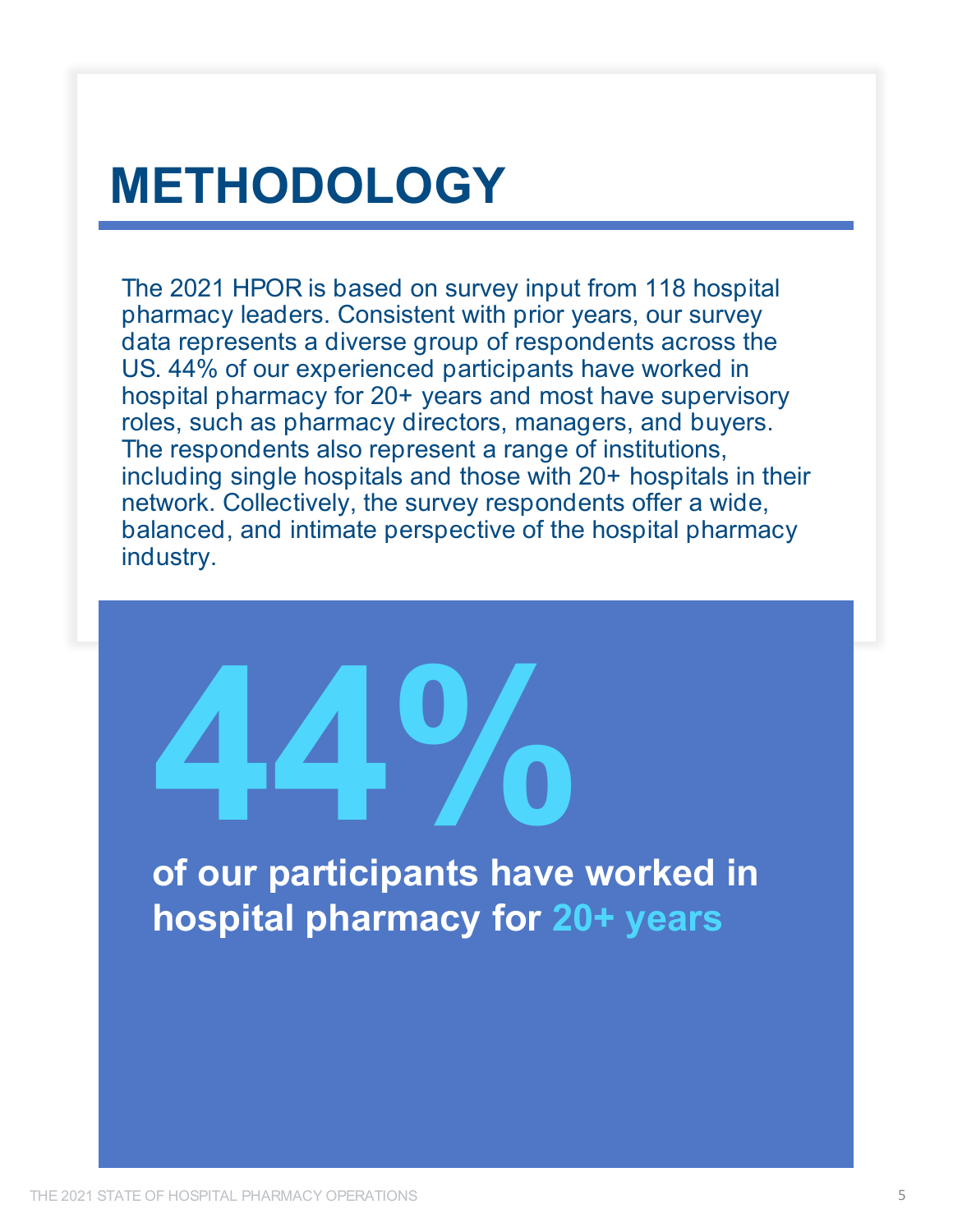#### **FOR THE 4th CONSECUTIVE YEAR, DRUG SHORTAGES ARE THE #1 CHALLENGE FACING HOSPITAL PHARMACIES**

For the past four years, hospital pharmacists have reported drug shortages as the top issue to address in their pharmacies. While shortages have been a longstanding problem for the industry, nearly all Hospital Pharmacy Leaders (91%) believe that shortages are happening *even more often* now due to COVID-19. In 2021, the percent of hospital pharmacies experiencing 10 or more shortages increased to 76%, a notable uptick from 62% the year prior.

As many Hospital Pharmacies are facing tightening budgets, drug shortages present a serious threat to operational efficiency. 57% of hospital pharmacists reported that each medication shortage typically consumes 3 or more staff hours. Given the growing frequency of shortages, addressing them can quickly add up to a costly exercise.

When it comes to managing shortages, many hospital pharmacists are hopeful that technology can help. When evaluating inventory management software, 71% of hospital pharmacists consider the ability to set par levels for managing shortages a very important capability.

**91 % OV** of hospital pharmacists are experiencing drug shortages more often due to COVID-19 **experiencing drug shortages more often due to COVID-19**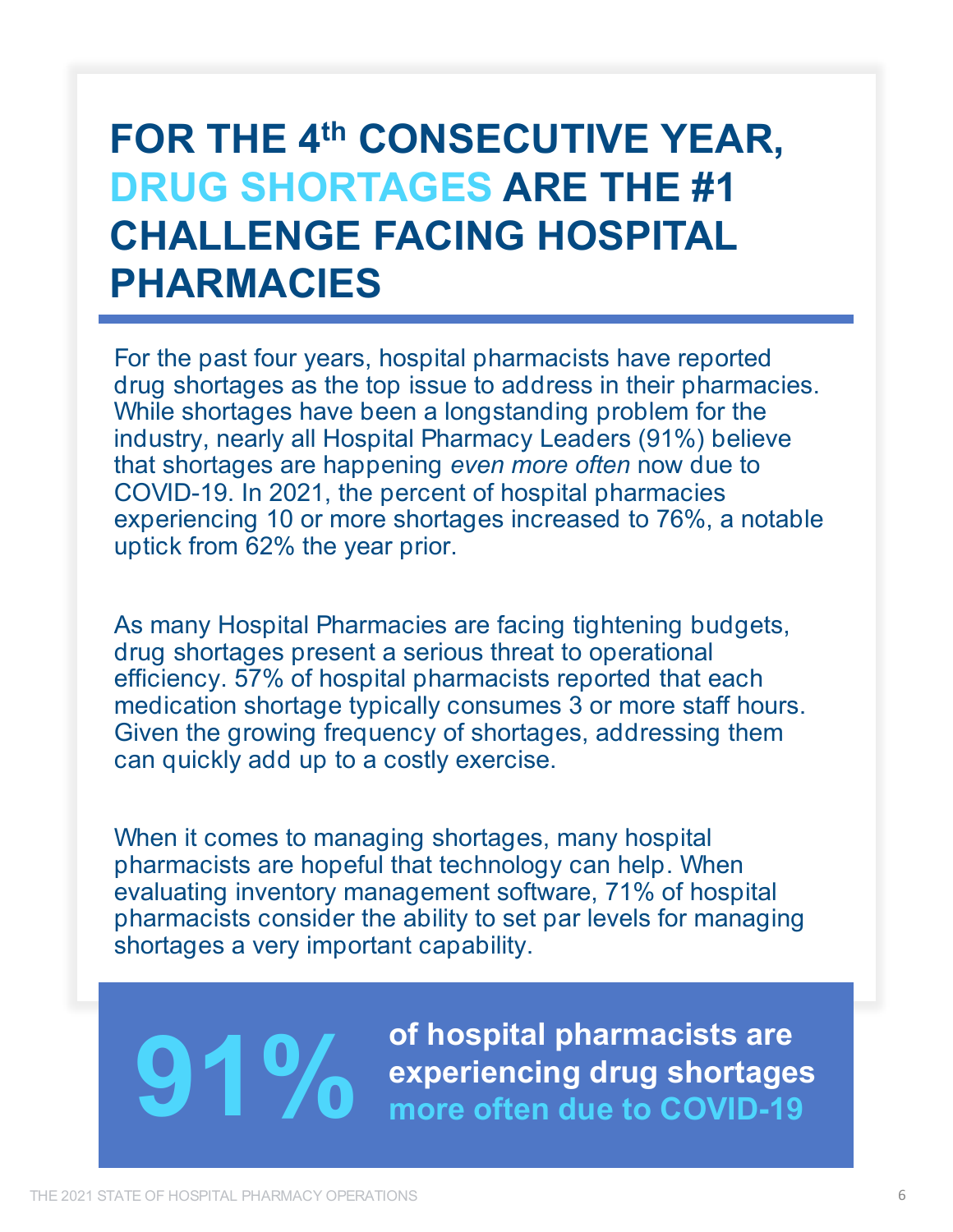## **ALMOST TWO YEARS INTO THE PANDEMIC, COVID-19's IMPACT ON IDNs REMAINS WIDESPREAD**

In this year's survey, for the first time, we expanded the breadth of our subject matter slightly beyond hospital pharmacies. We asked our hospital pharmacists more broadly about the impact of COVID-19 on their health system's integrated delivery network (IDN).

hospital pharmacists indicated that the implications of COVID-19 are severe and far-reaching. Roughly half of IDNs are experiencing more frequent drug shortages, higher drug costs, reduced staffing, and ICUs that are more often at capacity. Due to COVID-19, nearly 1 in 4 IDNs have reduced the services that they offer.

#### **THE IMPACT OF COVID-19 ON IDNs**

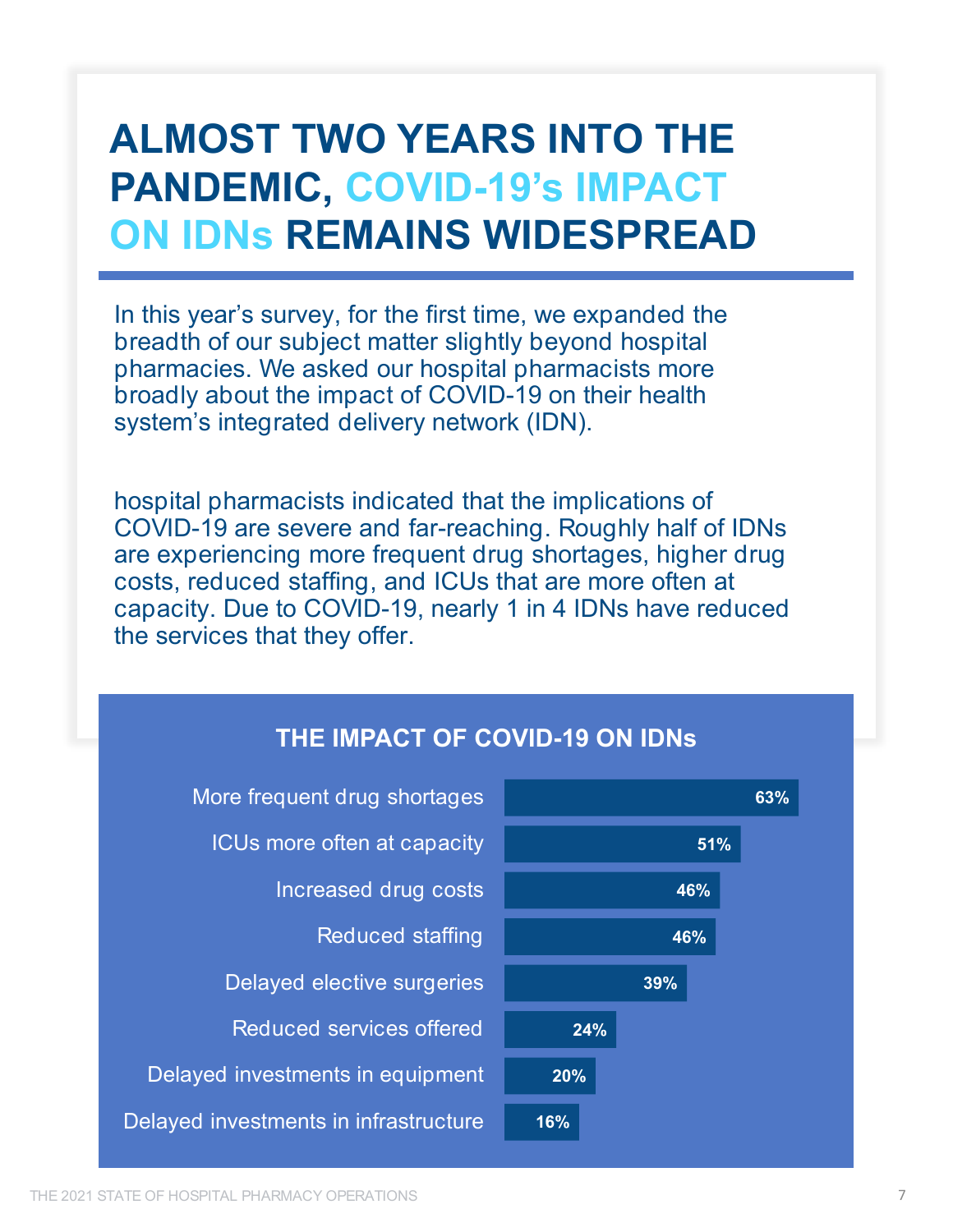## **FACING ONGOING STAFFING CHALLENGES, MANY HOSPITAL PHARMACIES ARE FOCUSED ON OPERATIONAL EFFICIENCY**

In our 2020 Hospital Pharmacy Operations Report, we learned that staffing issues were the fastest growing challenge during the pandemic. This year, staffing shortages remained a top challenge, as 70% of hospital pharmacists consider staffing shortages a "very important" issue that needs to be addressed.

As hospital pharmacists continue to navigate staffing shortages, many are turning their focus to operational efficiency. While reducing drug spend was the top cost savings initiative in last year's survey, improving operational efficiency became the #1 initiative this year.



#### **TOP COST SAVINGS INITIATIVES FOR 2022**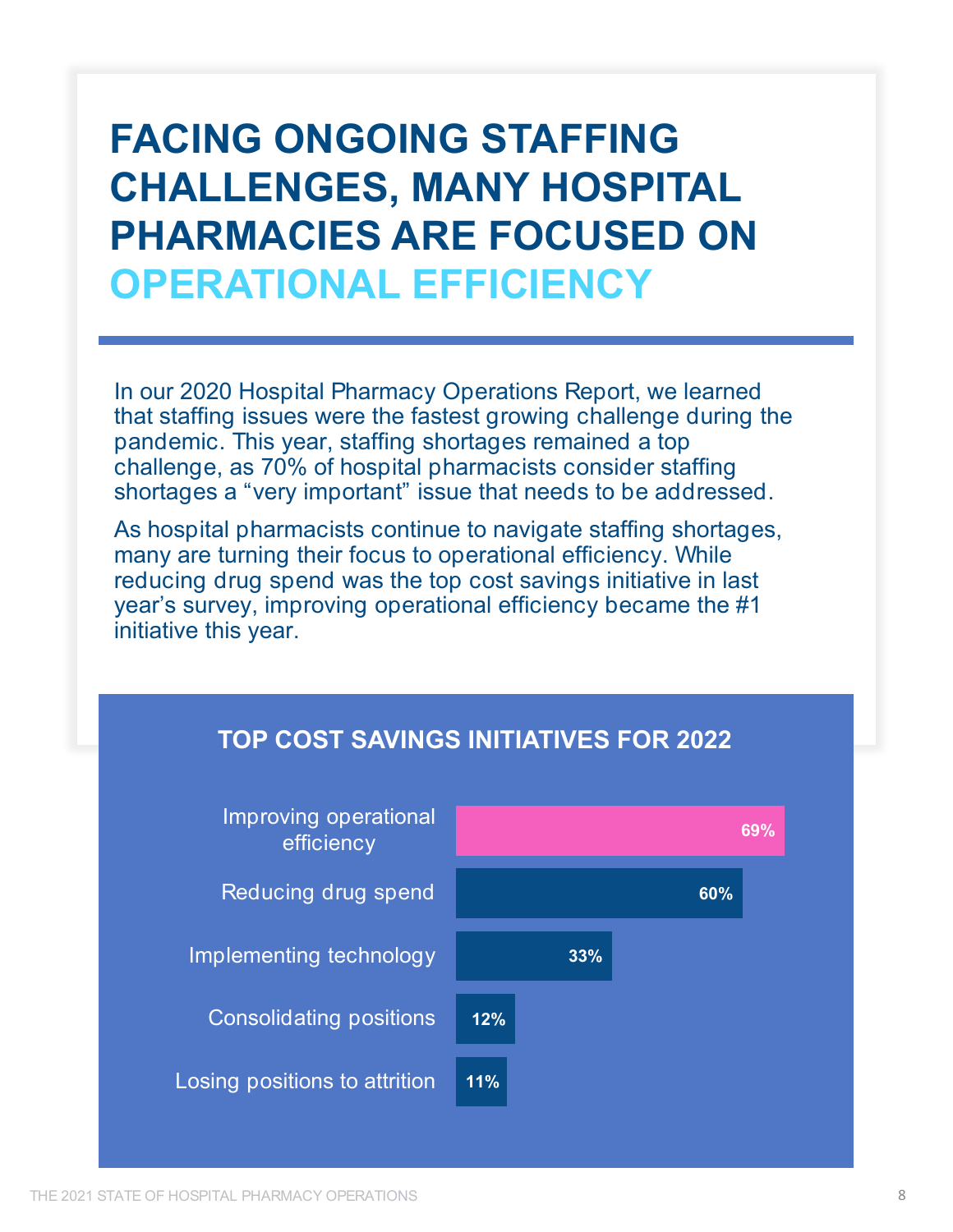#### **INVESTMENTS IN NEW TECHNOLOGY ARE OFTEN DRIVEN BY THE PROMISE OF IMPROVED OPERATIONAL EFFICIENCY**

When it comes to implementing new technologies, demonstrating a positive ROI can be critical for driving budget approval. In many cases, a valuable return can come in the form of increased operational efficiency. For 84% of hospital pharmacists, reduced operating costs are an important factor in gaining budget approval for new technology. For 83%, driving staff efficiencies is considered an important factor.

While the ROI for new technology is often expected to come primarily from reduced operating costs, 68% of hospital pharmacists are turning to technology for driving additional revenue. It should also be stated that, above all else and consistent with prior years, patient safety remains the #1 factor when securing budget for new technology.

**of hospital pharmacists consider reduced 84%**

**operating costs an important factor in driving budget approval for new technology**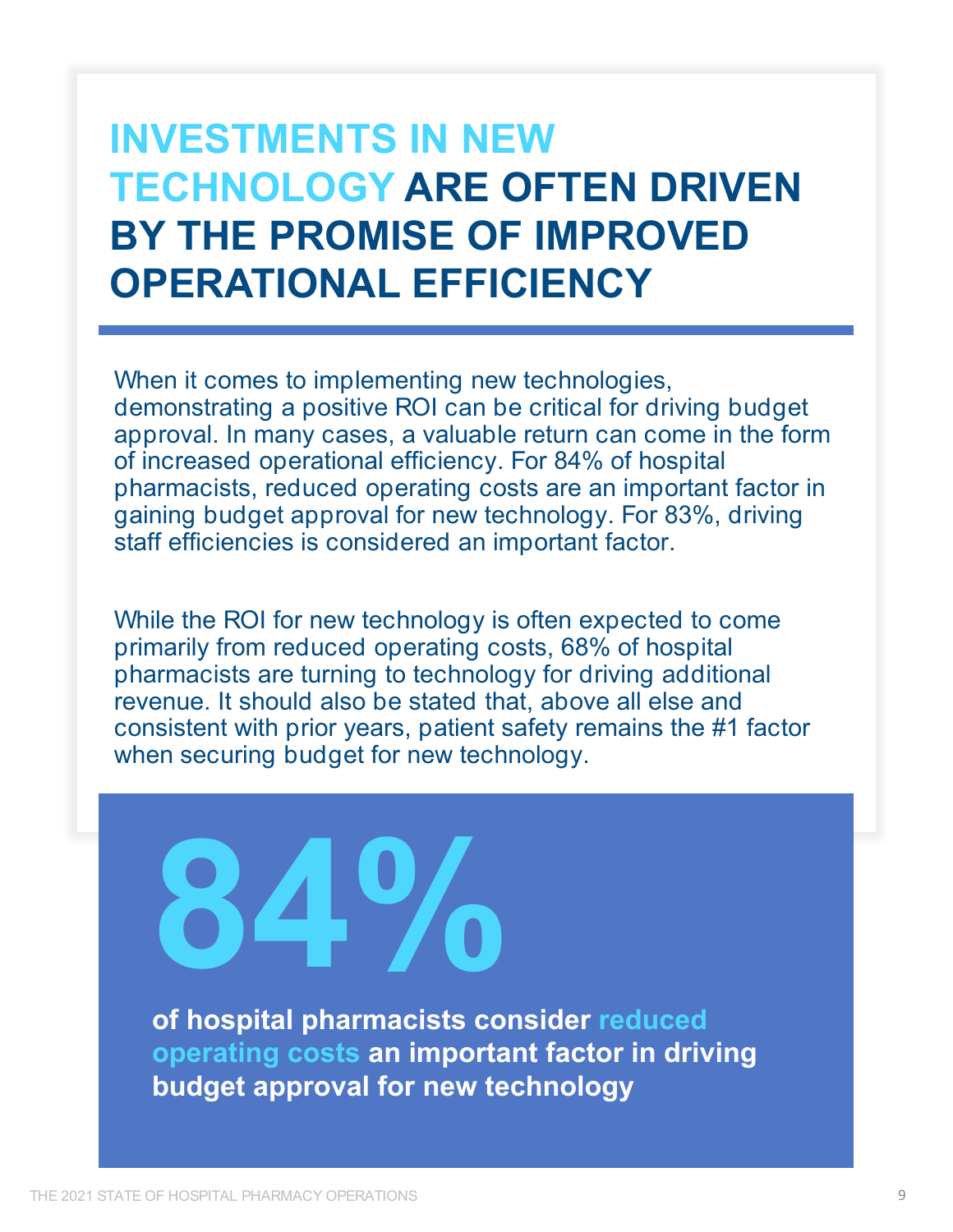## **CONTROLLED SUBSTANCE TRACKING BECAME THE #1 TECHNOLOGY INITIATIVE**

As hospital pharmacists look ahead to 2022, their top technology initiatives are largely consistent with last year. The most notable exception is the increase for controlled substance tracking software, which became the #1 initiative this year, displacing automated dispensing cabinets.

For nearly one third of hospital pharmacists, the pandemic has made it *less likely* that they'll implement their top technology initiatives within the next 12 months. This group most often cited limited budgets and limited staff hours as the primary barriers.

Interestingly, another third of hospital pharmacists reported that COVID-19 has made it *more likely* that they'll implement new technologies. For this group, perhaps the stress-test of navigating the pandemic has exposed new areas for improvement.

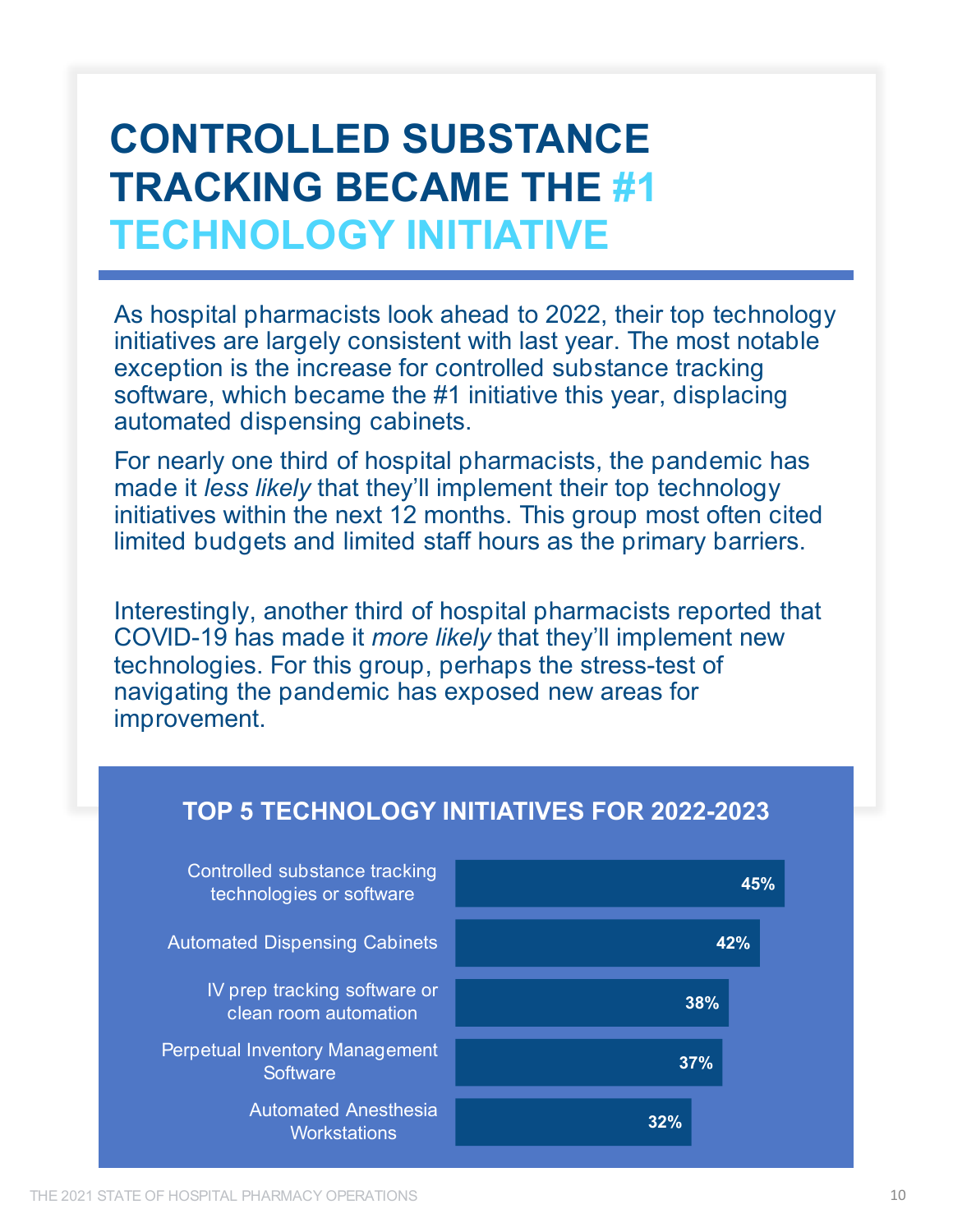#### **FOR MEDS GOING TO THE OR, DISPENSING APPROACHES REMAINED CONSISTENT WITH LAST YEAR**

When it comes to dispense approaches for medications going to the operating rooms, the most common practices for both non-controlled and controlled medications remained consistent with last year. Interestingly, more than any other technology initiative, hospital pharmacists reported that implementing automated dispensing cabinets has become more important due to COVID-19.

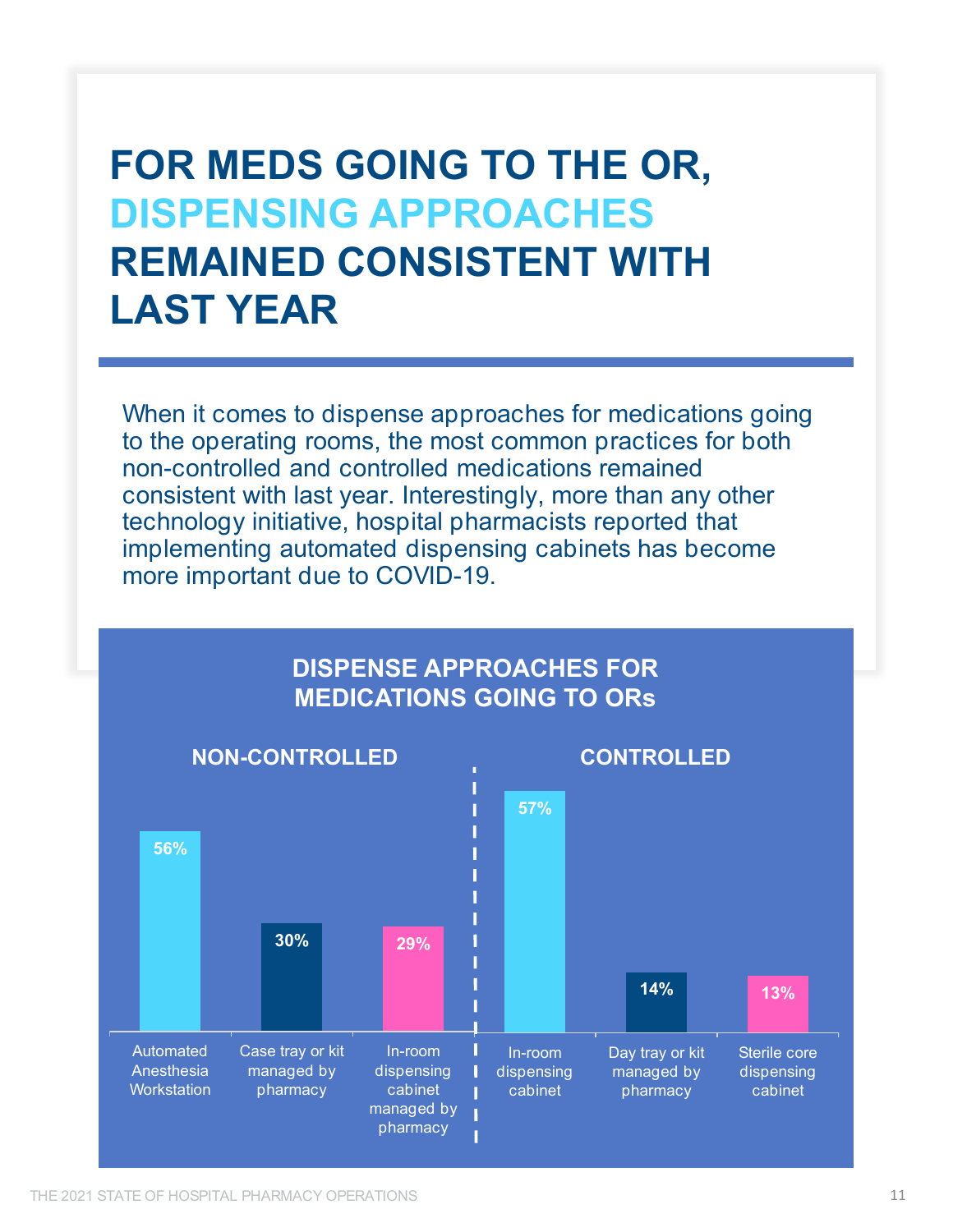### **FOR ASCs, TOP DISPENSE APPROACHES ARE CONSISTENT WITH ORs**

As a new addition to this year's survey, we also asked hospital pharmacists about dispense approaches for medications going to ambulatory surgical centers (ASCs). 63% of hospital pharmacists indicated that they have an ASC in their hospital. Among this group, dispense approaches are consistent with those used in operating rooms. For non-controlled medications, automated anesthesia workstations are most common, while for controlled medications, in-room dispensing cabinets are used most often.

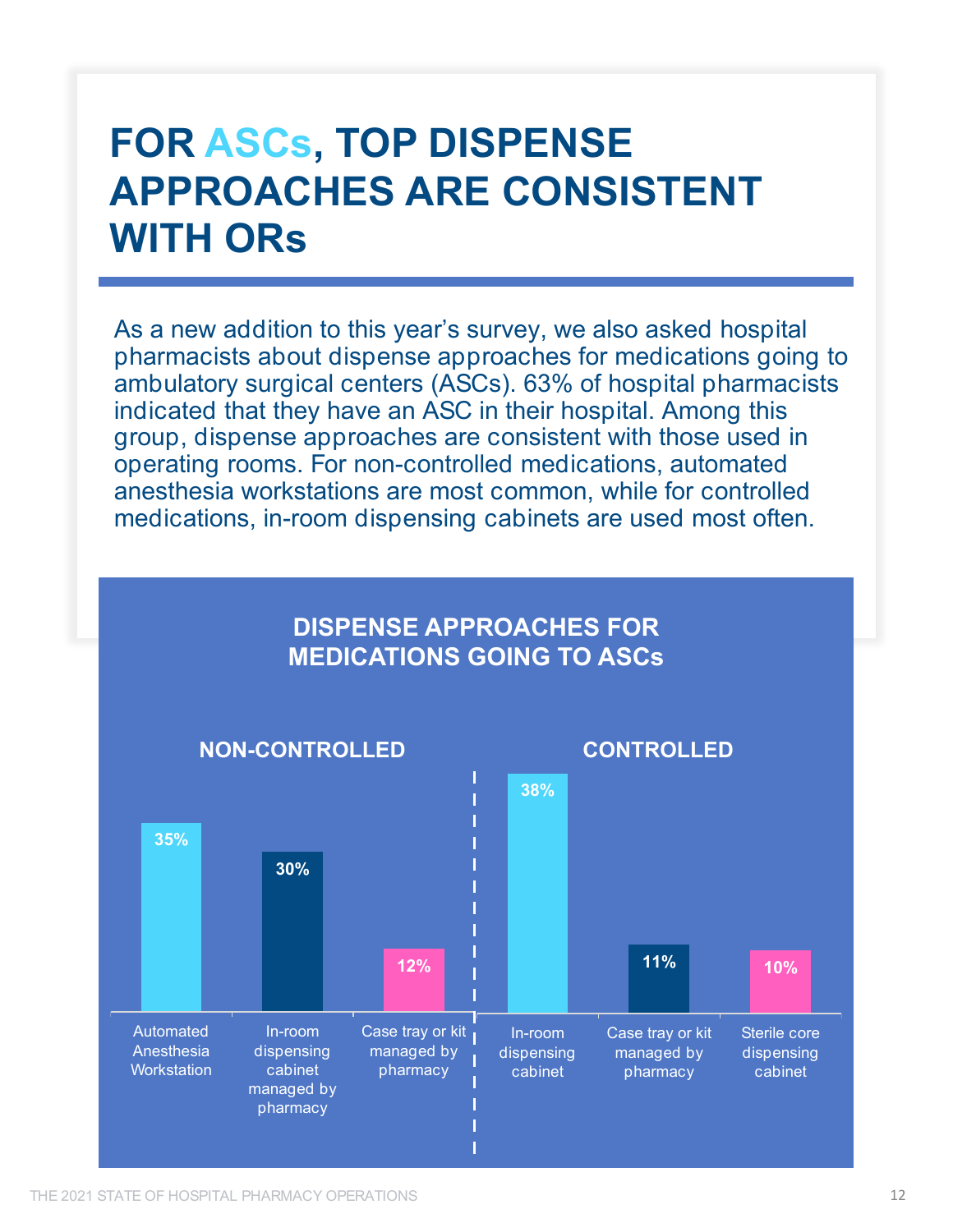## **INVENTORY VISIBILITY IS PROBLEMATIC, ESPECIALLY AS MEDS MOVE TO PROCECEDURAL AREAS**

As medications move throughout hospitals, inventory visibility varies significantly for hospital pharmacists. Across all areas, only a small percentage of hospital pharmacists consider their visibility to be "excellent." Consistent with prior years, the most problematic areas are operating rooms and procedural areas, as well as transfers between storage and dispensing.

Without full visibility, pharmacies are more susceptible to drug diversion and less prepared to manage drug shortages.

#### **DRUG INVENTORY VISIBILITY BY AREA: % EXCELLENT**

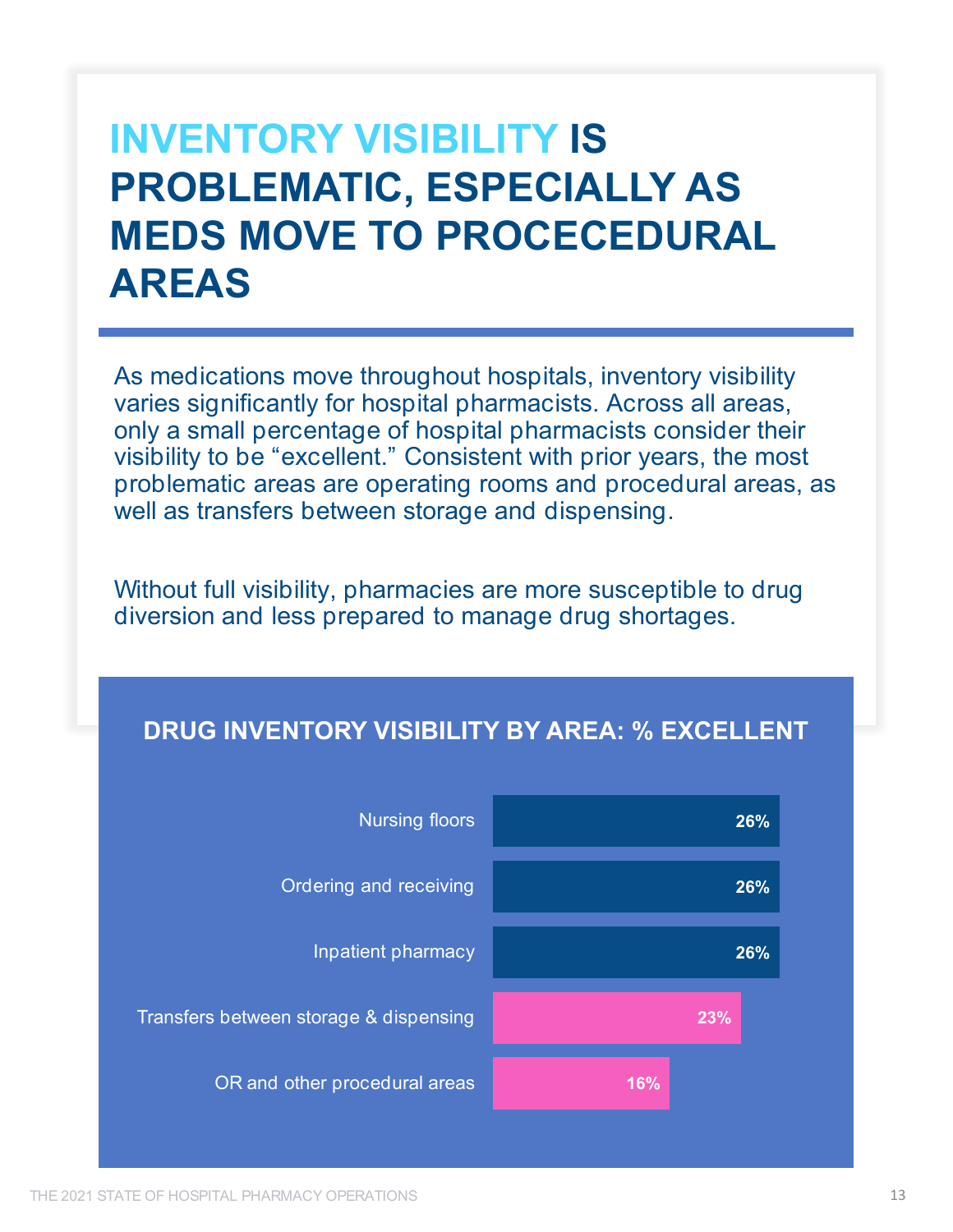#### **HOSPITAL PHARMACISTS ARE STRIVING FOR FULL SUPPLY CHAIN VISIBILITY**

hospital pharmacists recognize full supply chain visibility as an ideal state, especially as they focus their efforts on improved operational efficiency. To achieve full visibility, many are turning to advanced inventory management software for help. For 68% of hospital pharmacists, a software solution that can provide full visibility would be "very" or "extremely" helpful to their operations.

While full supply chain visibility is often discussed as a future state, many pharmacy leaders are prioritizing technology solutions that can deliver it now. When evaluating inventory management software, more than half of hospital pharmacists indicated that full supply chain visibility is a very important capability.

**of hospital pharmacists believe that a software solution that can provide full visibility would be "very" or "extremely" helpful to operations 68%**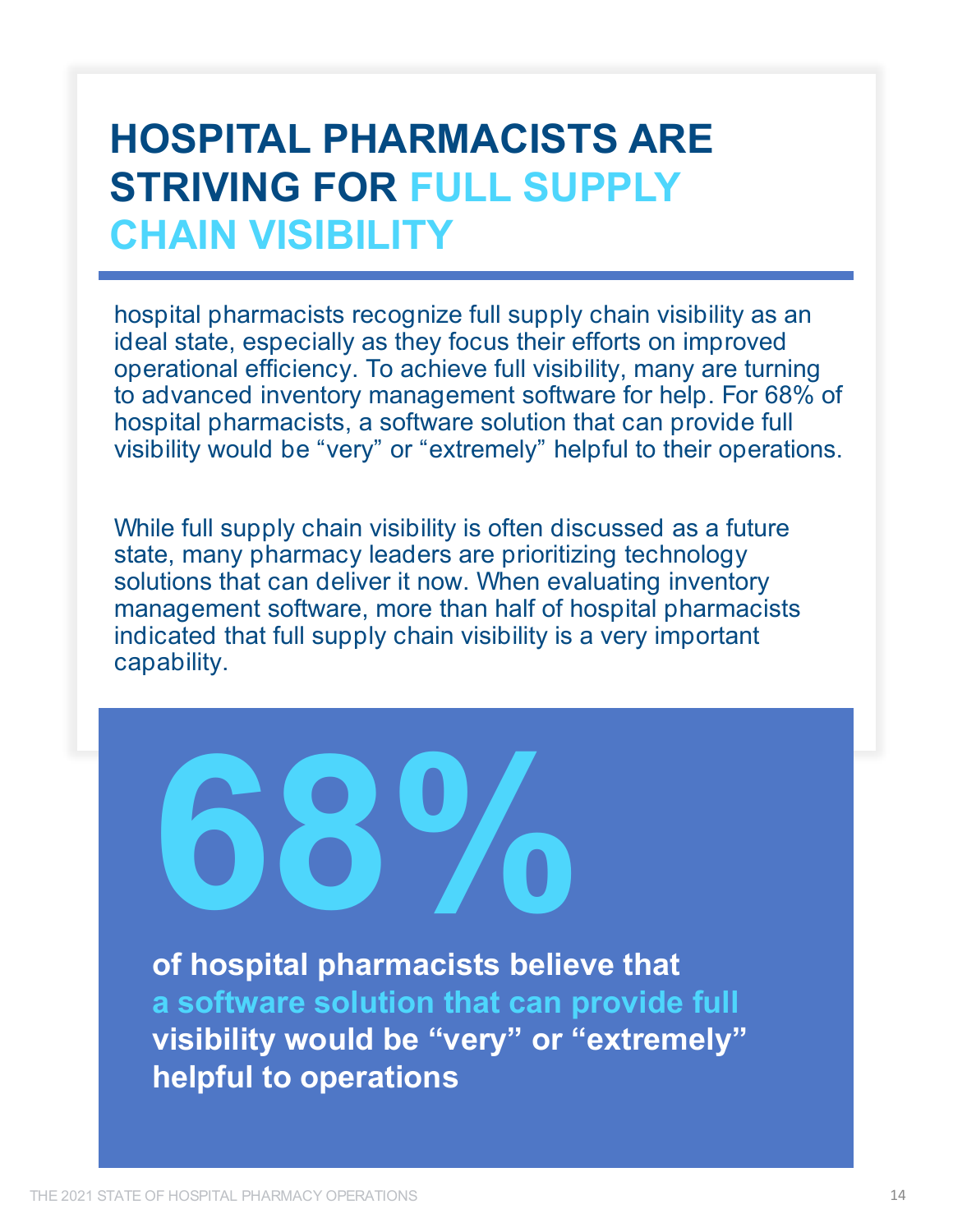## **MANY HOSPITAL LEADERS ARE SEEKING INVENTORY MANAGEMENT SOLUTIONS WITH AN ECOMMERCE CAPABILITY**

As pharmacy leaders face tightening budgets and limited staffing, many are seeking new ways to streamline their operating processes. As one emerging example, many leaders are recognizing an opportunity to combine their inventory management with their drug purchasing practices. In doing so, hospital pharmacies see potential to create operational efficiencies and reduce drug spend by optimizing their existing and incoming inventory across a broader spectrum of the supply chain.

63% of hospital pharmacists reported that an inventory management system with an eCommerce capability would be "very" or "extremely" helpful for their operations. This represents a significant opportunity for hospital pharmacies to better equip themselves to handle the challenges of today. As many pharmacy leaders look to upgrade their inventory management software, nearly half consider the ability to place drug orders a very important capability.

# **63%**

**of hospital pharmacists reported that an inventory management system with an eCommerce capability would be "very" or "extremely" helpful for their operations.**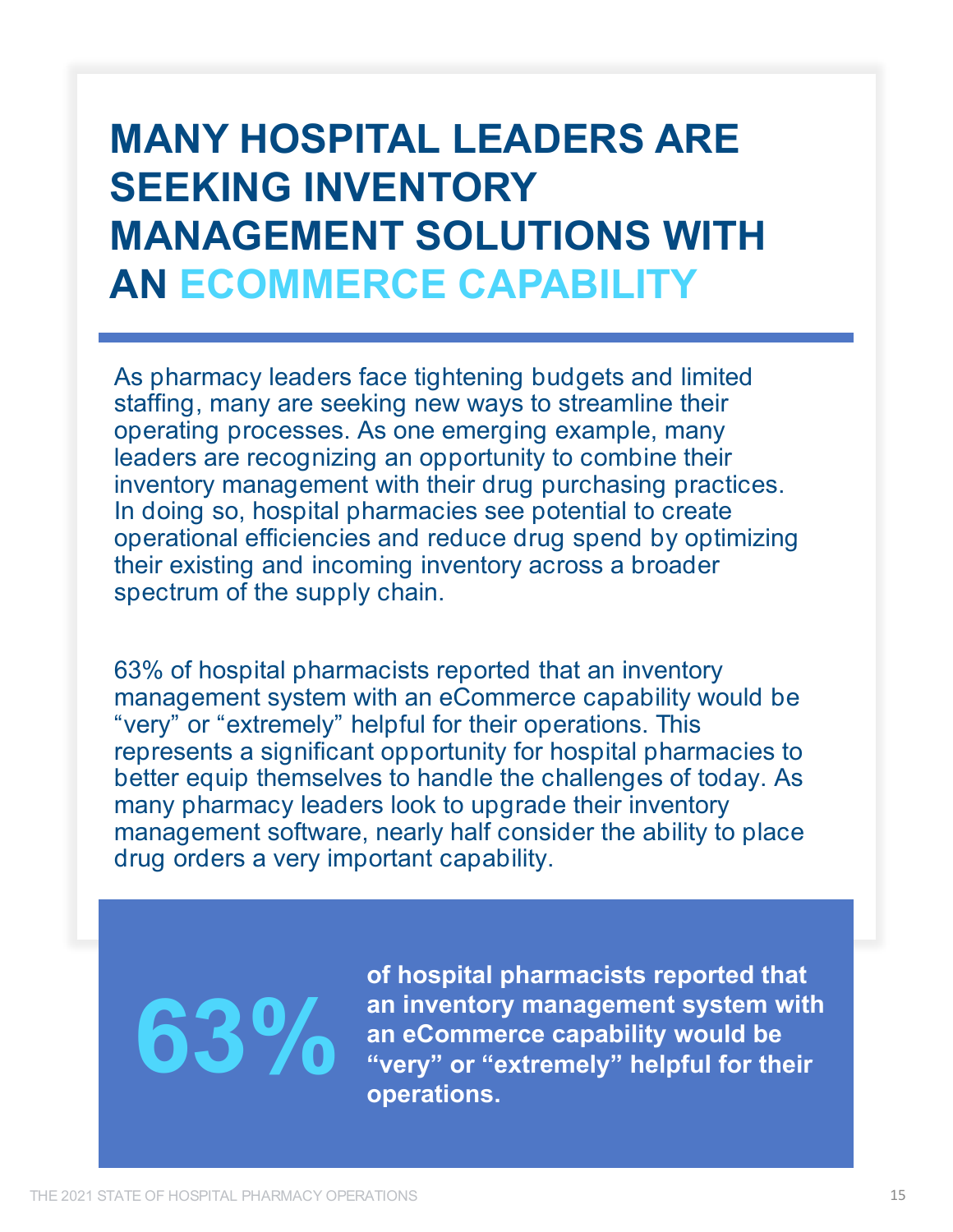#### **DRUG DIVERSIONS PRESENT A SERIOUS THREAT TO PATIENT SAFETY AND OPERATIONAL EFFICIENCY**

As we saw earlier in this report, controlled substance monitoring software became the top technology initiative for hospital pharmacists this year. This is very likely due to the frequency of diversions that they're experiencing, the time required to identify and resolve them, and the serious threat they pose to patient and staff safety.

The prevalence of drug diversions and many of the reasons that they're so problematic were reflected in many statistics from our research:

> **of hospital pharmacists reported that it would be "easy" or only "somewhat difficult" to divert opioids from their organization, which is up +30% vs. last year**

**of hospital pharmacists indicated that their team spends 3+ hours per week identifying and resolving discrepancies related to controlled substances.**

**1 in 4 hospital pharmacists are aware of a colleague who has diverted opioids.**

**57%**

**2/3**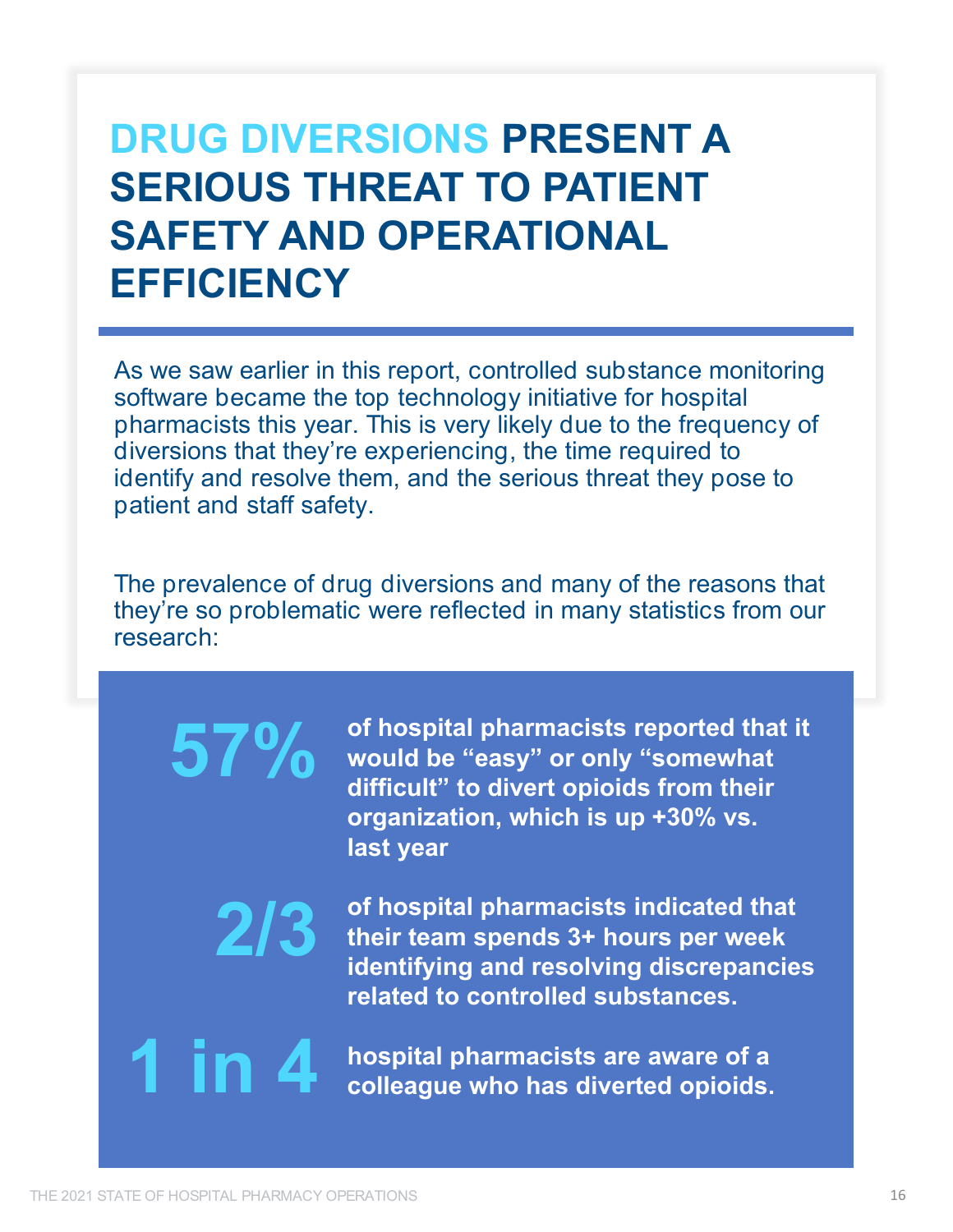## **INVESTMENTS IN DIVERSON MONITORING SOLUTIONS IS EXPECTED TO INCREASE**

As hospital pharmacists look to improve their drug diversion monitoring solutions, many find themselves unprepared to effectively prevent and identify diversion events. Consistent with last year, manual investigation efforts remain the most common method for identifying drug diversions. Less than half of hospital pharmacists have a post-diversion response plan in place and nearly 40% have no staff dedicated to diversion.

Within the next two years, 61% of hospital pharmacists plan on investing more resources to improve controlled substance tracking and diversion analytics. While diversion events can cascade into several serious problems, patient safety is the #1 reason that pharmacy leaders are seeking a diversion monitoring solution. This finding, and the general prioritization of patient safety, is consistent across the last several years of our research.

When selecting a drug diversion monitoring solution, ADC/EMR integration is the top feature that hospital pharmacists are looking for, which is consistent with last year. Given the complexity and importance of the issue, 58% of hospital pharmacists are interested in having a 3<sup>rd</sup> party manage their diversion prevention program.

of hospital pharmacists plan on<br>**61 0 61 0** investing more resources to importance tracking a **investing more resources to improve controlled substance tracking and diversion analytics**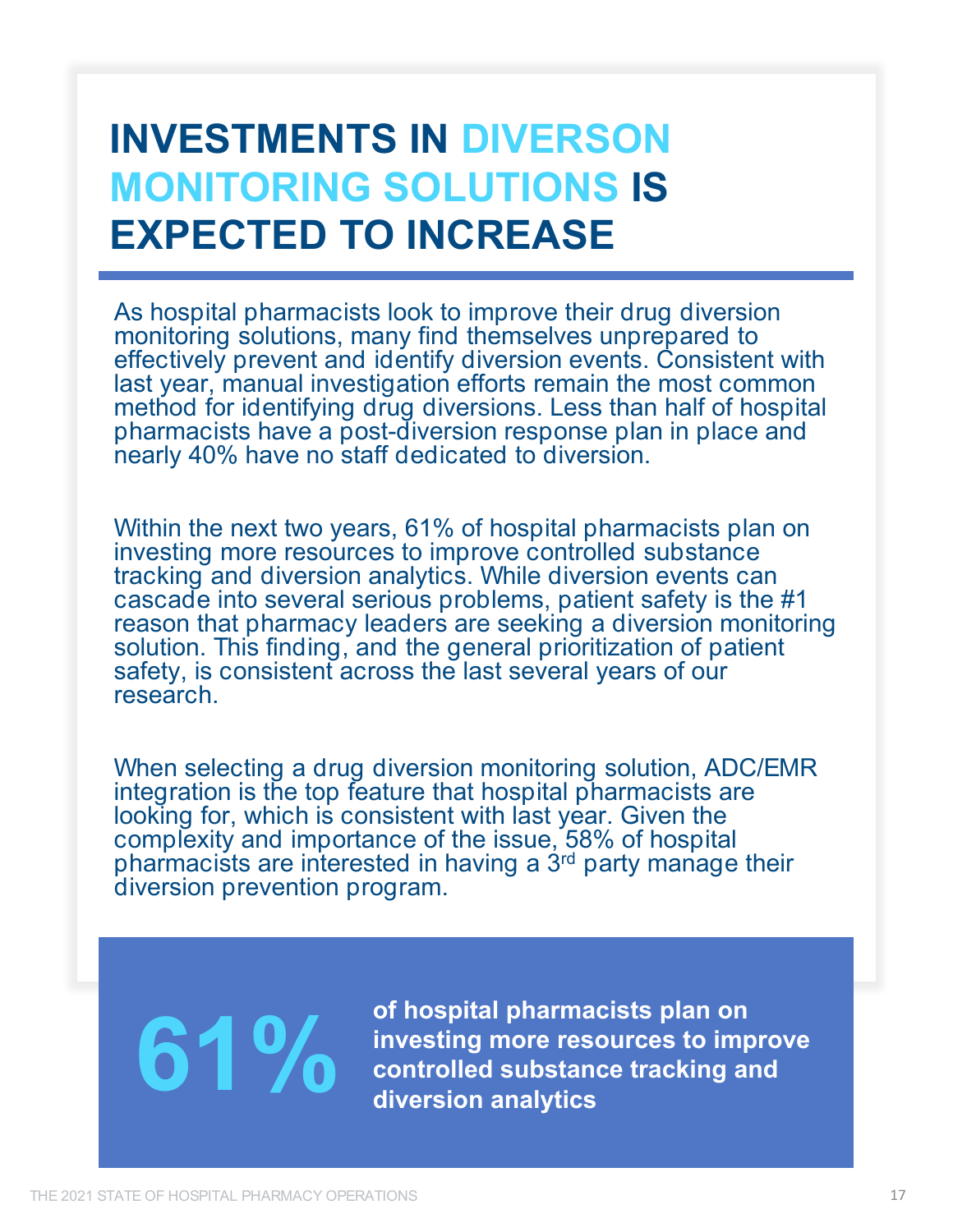# **SUMMARY**

Kit Check's Hospital Pharmacy Operations Report, now concluding its eighth year, remains an invaluable cornerstone of our operation. In order to gain a comprehensive, longitudinal understanding of the state of the industry, we aim to capture sentiment, expectations and circumstances that collectively reflect the state of pharmacy operations in more than 1,000 U.S. hospitals. The annual survey is selectively distributed to hospital pharmacy leaders and represents a wide variety of perspectives on trend forecasting, operational efficiency, inventory visibility, and system integration. Once we've collected results from participants, we release our findings on the top issues facing hospital pharmacists, helping build community and problem-solve together.

The 2021 survey questions were tailored to address current events (COVID-19), and the report sheds light on the state of the industry regarding the demographics of hospitals, diversion, IDNs, supply chain management, analytics, and more. We've discovered where priorities lie, and what will be falling by the wayside in 2022. In addition, the survey addresses Kit Check's latest innovations, including Bluesight Insights, a fully automated software tool that optimizes pharmacy purchasing and supply chain management.

As hospitals are projected to lose billions due to pandemicrelated stressors, Bluesight Insights provides actionable insights into supply chains to optimize spending, maximize compliance, and enhance pharmacy management with real-time market insights.